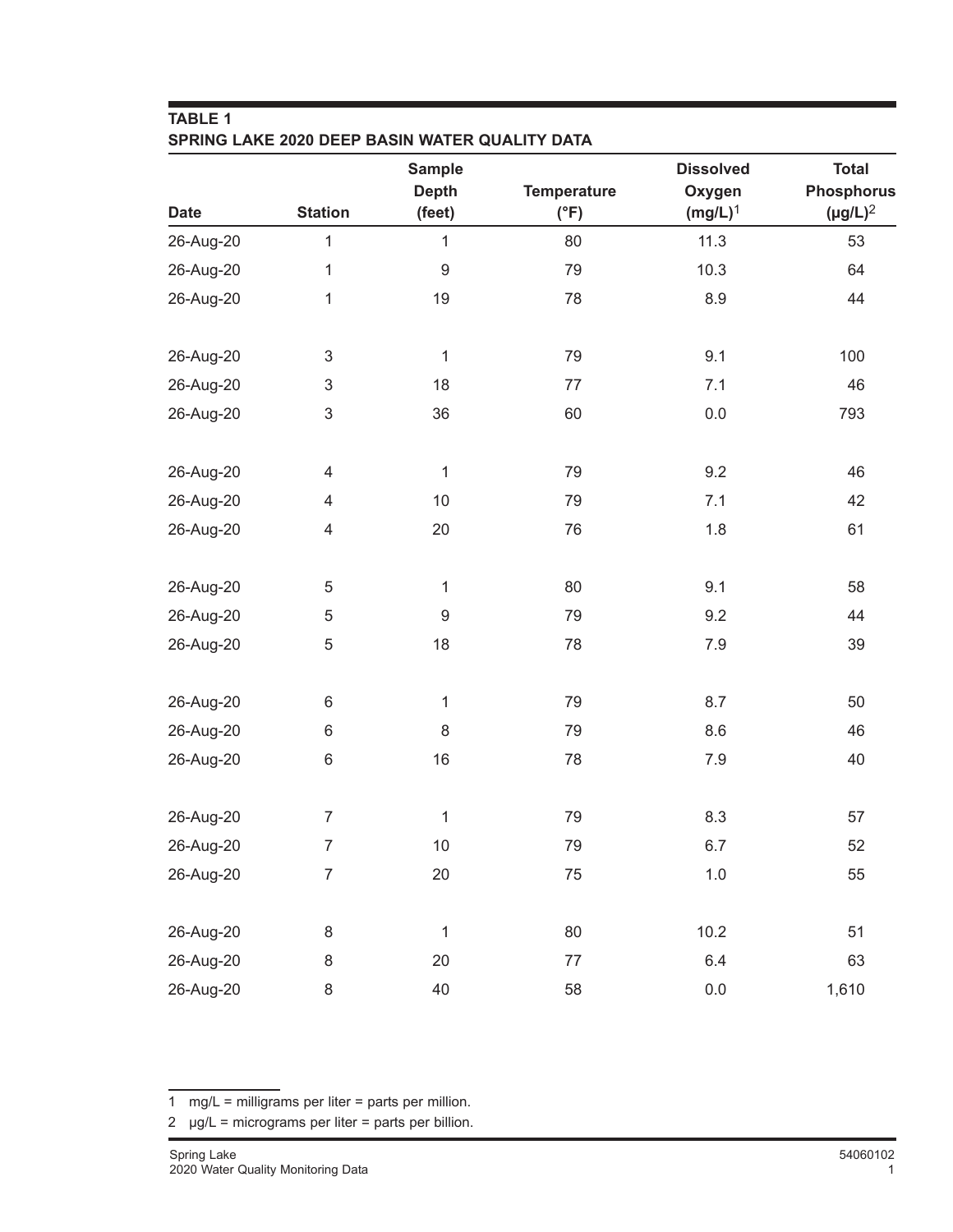## **TABLE 1 (continued)**

|             |                           | <b>Sample</b>    |                    | <b>Dissolved</b> | <b>Total</b>      |
|-------------|---------------------------|------------------|--------------------|------------------|-------------------|
|             |                           | <b>Depth</b>     | <b>Temperature</b> | Oxygen           | <b>Phosphorus</b> |
| <b>Date</b> | <b>Station</b>            | (feet)           | $(^{\circ}F)$      | $(mg/L)^1$       | $(\mu g/L)^2$     |
| 21-Oct-20   | $\mathbf{1}$              | $\mathbf{1}$     | 54                 | 10.0             | 51                |
| 21-Oct-20   | 1                         | 10               | 54                 | 10.3             | 46                |
| 21-Oct-20   | 1                         | 20               | 54                 | 9.8              | 48                |
| 21-Oct-20   | 3                         | 1                | 55                 | 9.0              | 46                |
| 21-Oct-20   | 3                         | 18               | 55                 | 9.2              | 49                |
| 21-Oct-20   | $\ensuremath{\mathsf{3}}$ | 36               | 53                 | 7.9              | 40                |
| 21-Oct-20   | $\overline{4}$            | 10               | 54                 | 9.9              | 43                |
| 21-Oct-20   | $\overline{4}$            | 1                | 54                 | 9.2              | 45                |
| 21-Oct-20   | $\overline{4}$            | 19               | 53                 | 10.2             | 39                |
| 21-Oct-20   | 5                         | $\boldsymbol{9}$ | 55                 | 8.8              | 51                |
| 21-Oct-20   | 5                         | 1                | 55                 | 8.9              | 51                |
| 21-Oct-20   | 5                         | 18               | 55                 | 8.2              | 47                |
| 21-Oct-20   | 6                         | 1                | 54                 | 9.1              | 51                |
| 21-Oct-20   | $6\,$                     | $\boldsymbol{9}$ | 54                 | 9.4              | 49                |
| 21-Oct-20   | 6                         | 17               | 54                 | 8.1              | 45                |
| 21-Oct-20   | $\overline{7}$            | $\overline{1}$   | 54                 | 9.0              | 44                |
| 21-Oct-20   | $\overline{7}$            | 10               | 54                 | 8.9              | 45                |
| 21-Oct-20   | $\overline{7}$            | 20               | 54                 | 9.1              | 43                |
| 21-Oct-20   | $\,8\,$                   | 42               | 53                 | 8.3              | 57                |

21-Oct-20 8 1 54 9.0 42 21-Oct-20 8 21 54 9.1 44

1 mg/L = milligrams per liter = parts per million.

 $2 \text{ µg/L} = \text{micrograms per liter} = \text{parts per billion}.$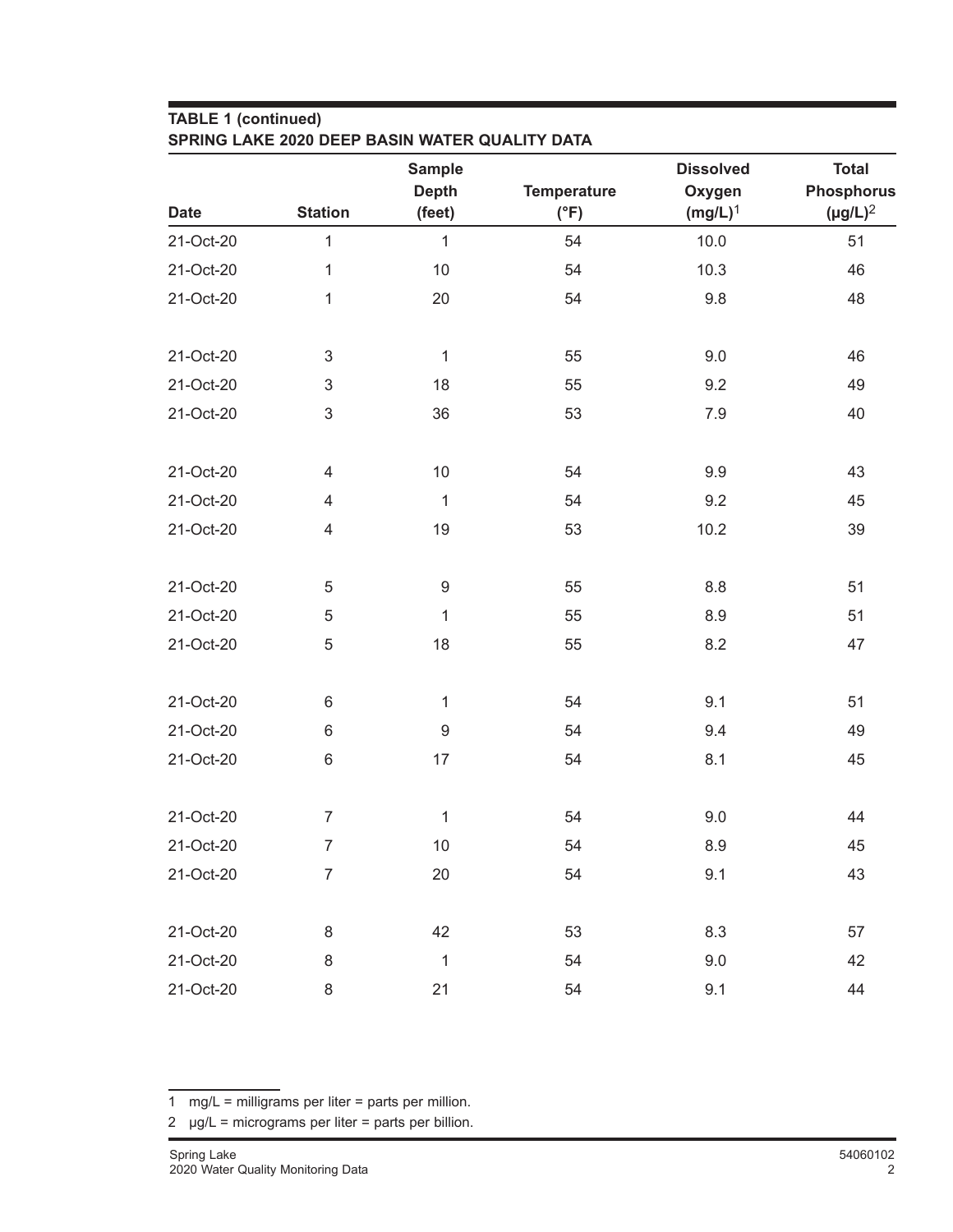| <b>TABLE 2</b><br>SPRING LAKE 2020 SURFACE WATER QUALITY DATA |                |                                   |                            |  |  |  |
|---------------------------------------------------------------|----------------|-----------------------------------|----------------------------|--|--|--|
| <b>Date</b>                                                   | <b>Station</b> | Chlorophyll-a (µg/L) <sup>1</sup> | Secchi Transparency (feet) |  |  |  |
| 26-Aug-20                                                     | 1              | 11                                | 3.0                        |  |  |  |
| 26-Aug-20                                                     | 3              | 7                                 | 4.0                        |  |  |  |
| 26-Aug-20                                                     | 4              | 6                                 | 3.5                        |  |  |  |
| 26-Aug-20                                                     | 5              | 7                                 | 4.0                        |  |  |  |
| 26-Aug-20                                                     | 6              | 9                                 | 4.0                        |  |  |  |
| 26-Aug-20                                                     | 7              | 6                                 | 3.5                        |  |  |  |
| 26-Aug-20                                                     | 8              | 6                                 | 3.0                        |  |  |  |
| 21-Oct-20                                                     | 1              | 15                                | $5.0$                      |  |  |  |
| 21-Oct-20                                                     | 3              | 8                                 | $5.0$                      |  |  |  |
| 21-Oct-20                                                     | 4              | 6                                 | $5.0$                      |  |  |  |
| 21-Oct-20                                                     | 5              | 10                                | 4.5                        |  |  |  |
| 21-Oct-20                                                     | 6              | $\boldsymbol{9}$                  | 4.5                        |  |  |  |
| 21-Oct-20                                                     | $\overline{7}$ | 10                                | 4.5                        |  |  |  |
| 21-Oct-20                                                     | 8              | 7                                 | 5.0                        |  |  |  |

1  $\mu$ g/L = micrograms per liter = parts per billion.